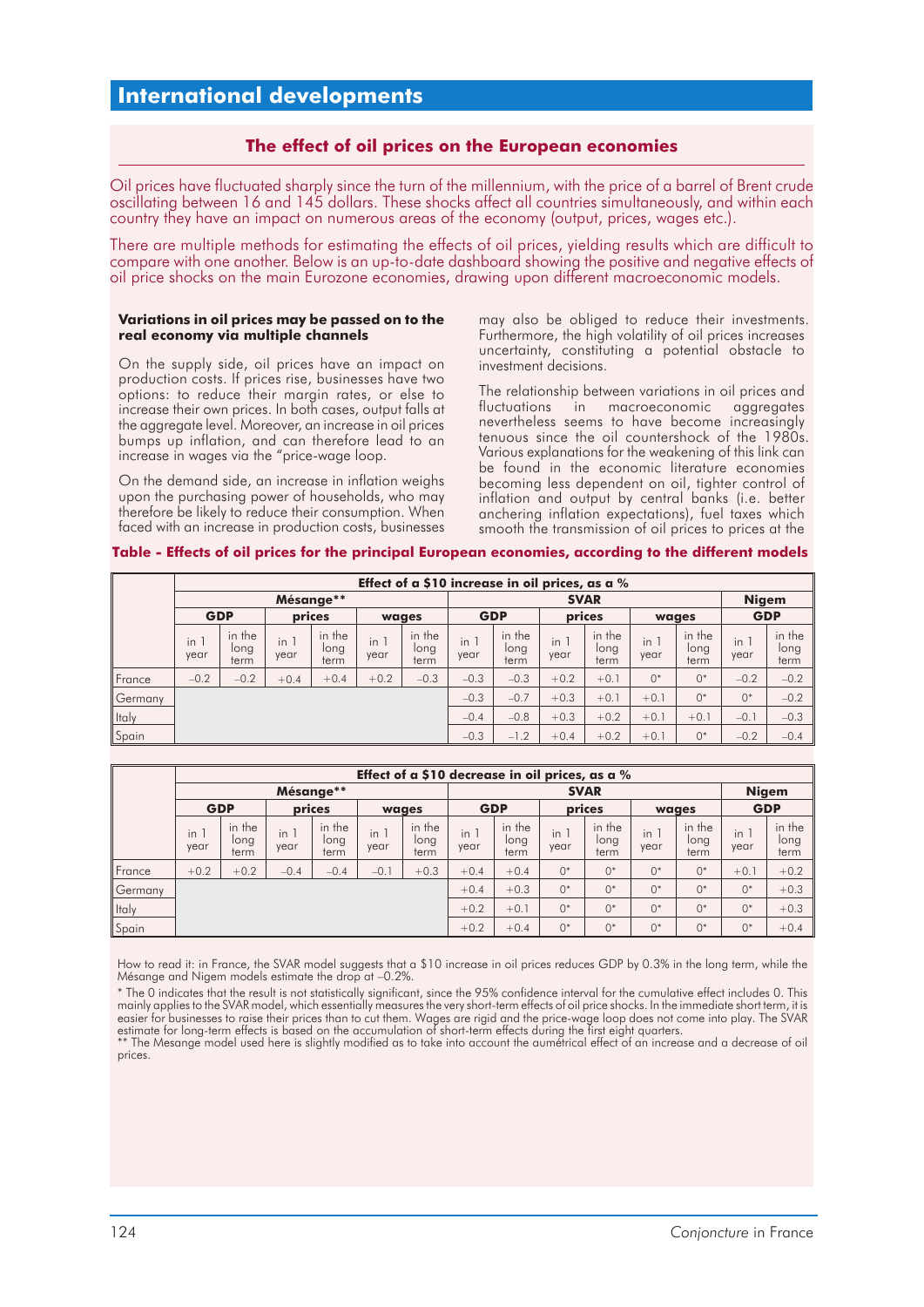pump, without forgetting the potential effect of exchange rates which may offset fluctuations in oil prices. An increase in the dollar price of oil may thus be attenuated by appreciation of the Euro against the dollar. To these factors should also be added the discovery, in the 1980s, of the asymmetrical effects of oil price increases and decreases, the former having a greater quantitative impact than the latter. The fall in oil prices in the second half of the 1980s thus had less of an impact than that forecast by the linear models. Authors including Mork (1989) and Hamilton (1996) thus began to incorporate the non-linear effects of oil price fluctuations into their macroeconomic models. Finally, an additional factor has come to light more recently: the effect of an increase in oil prices varies depending on a country's position in its economic cycle 3 (if a country is in the trough phase, an increase in oil prices will aggravate the economic situation) and depending on the type of shock responsible for the fluctuation.

#### **Shocks affecting oil prices may affect the European economies differently**

In this instance we focus on the reaction of GDP growth, prices and wages in four European nations (Germany, France, Italy and Spain) to variations in oil prices. Taking into account the asymmetrical effects of increases and decreases, our estimates are based on three distinct models (see *Methodology*): a structural vector autoregressive model (SVAR), the Mésange model designed specifically for France, and the NiGEM model for European comparisons. The estimation period covers the past 18 years. *Table* summarises the cumulative effects for these four countries.

First of all, the main broad effects noted in the literature can be observed: the impact of oil prices is much greater when they are on the rise, for all countries and variables. Barlet & Crusson (2007) sum up the main reasons for this asymmetry: prices of oil derivatives increase more rapidly when crude oil prices rise than they decrease when crude prices fall. Moreover, the costs involved in adjusting output accentuate the negative effects of a rise in oil prices and attenuate the positive effects of a price decrease. Finally, monetary policy appears more sensitive to positive shocks than to negative shocks.

The estimates generated by the Mésange, SVAR and Nigem yield fairly similar results: in France, a \$10 increase in oil prices would reduce GDP by between 0.2% and 0.3% in the long term, causing prices to rise by between 0.1% and 0.4%.

The effects of oil price shocks are not necessarily homogeneous across all countries (*Graph*). France appears to be less sensitive to oil price increases than the three other largest Eurozone economies, but more sensitive to decreases. Furthermore, the Spanish growth rate appears to be more responsive to price fluctuations, both positive and negative, than that of other countries. This could simply be due to the fact that the rate of growth is higher and more volatile in Spain. This heterogeneity is also found in the time lag for the effects of oil price shocks to be passed on to GDP growth. When oil prices rise steeply, the SVAR model indicates that French GDP growth is stunted for several quarters, with the peak effect coming three quarters after the price shock. The inhibitive effect on growth peaks five quarters after the initial shock in Italy and Spain, and after six quarters in Germany. The impact on prices, however, appears to be felt more rapidly in Spain (peaking after three quarters) than in France, Italy (four quarters) and Germany (nine quarters).

Finally, an upward shock in oil prices induces a long-term increase in prices of between +0.1% and +0.4% (depending on the model used). Meanwhile, the SVAR model suggests that a downward shock in oil prices has no significant effect. This model measures the immediate short-term impact of such shocks. Indeed, prices are more rapidly adjusted upwards than downwards. The lack of a significant impact on prices means that the price-wage loop does not come into play, which explains the absence of any observed effect pia<sub>1</sub>, milen ok<br>on wages.



#### **Cumulative effects of an oil price shock on the GDP of the major European economies**

*Source: BCE, EUROSTAT, INSEE. Calculs: INSEE (model SVAR)*